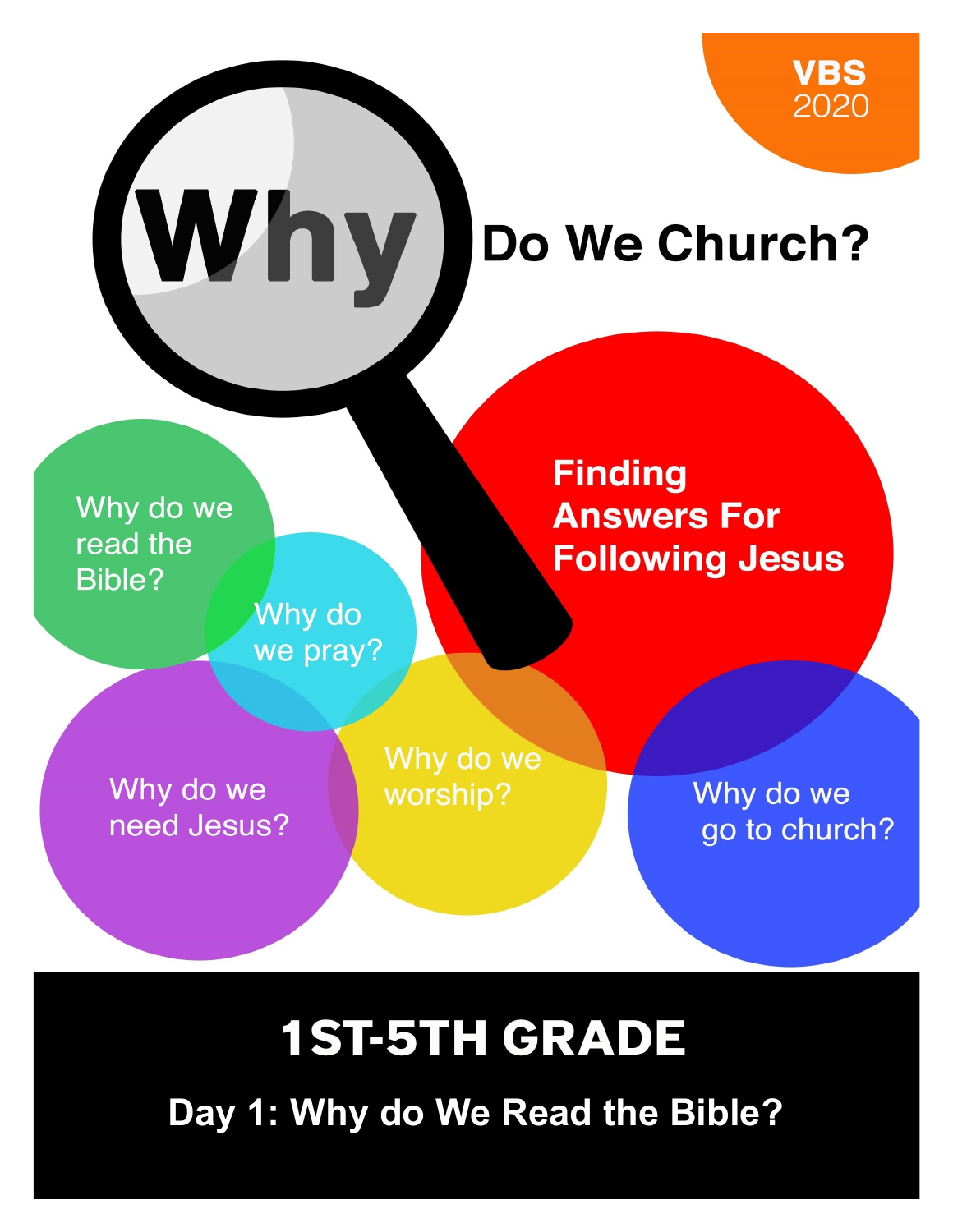#### Why do We Read the Bible?

The Objective is the key concept for this week's lesson. It should be the main focus of the study.

These are the key verses that you will find helpful in teaching your study this week. The "Main passage" is the basis of the study, where the other verses support the objective of the lesson.

There is a memory verse for the students that relates to every study. If a student can memorize the verse for the following week you may give them a prize from the "reward box" found on your cart.

An introductory activity or question that will settle the class, draw their attention to the study and prepare their hearts for God's Word.

**Objective This lesson will teach the kids that we read the Bible in order to learn the truth about God and thus strengthen our walk with the Lord.**

#### **Key Verses**

Psalm 1; Matthew 4:1-11—Main Teaching Passage

#### **Memory Verse** - Matthew 4:4

"But He answered and said, 'It is written, "Man shall not live by bread alone, but by every word that proceeds from the mouth of God."'"

#### **Hook**

Ask the class what makes Christians different from unbelievers. Make a list of things that Christians do but non-Christians don't. Answers should include things like read the Bible, pray, go to Church, believe in Jesus, etc. Then ask them why Christians do these things.

There are many things Christians do that make them different from the rest of the world. This week, we will be looking at why we do these things. Today, our focus is on why Christians read the Bible.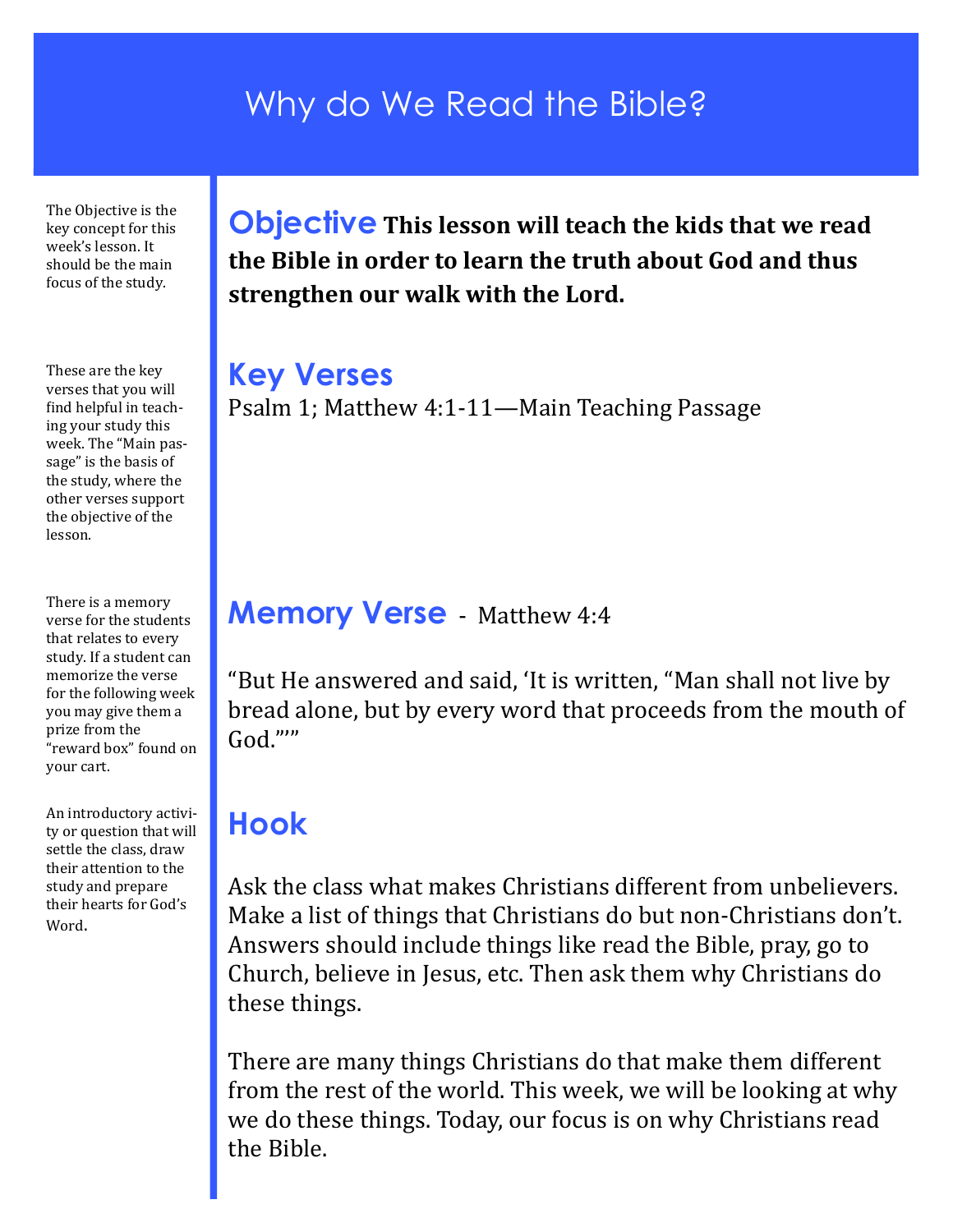What does the Bible say? This is where we will read a passage or series of passages that teach on the subject of the day.

The interpretation/ exegesis of the passage. What does this passage mean? How does this passage apply to my life?

# BOOK

There are many reasons why Christians read the Bible, but one of the most basic yet important reasons is that it teaches us the truth about God in order to strengthen our relationship with Him. In Psalm 1, David compares reading the Bible to a tree. A Christian who spends time in God's Word every day, morning and night, will have a strong, healthy walk with the Lord, like a tree planted by water that grows fruit and is full of leaves. By reading the Scripture, we will know the truth about God, which will draw us closer to Him. However, those who are ungodly and listen to unbelievers rather than God's Word are not like that. They are more like chaff (dead wheat husks) blowing in the wind.

When we read Scripture, we will know the truth about God and be prepared when Satan tries to tempt us with lies about Him. This can be seen in Matthew 4:1-11, when Satan tried to tempt Jesus. Notice that when Satan lied to Jesus, Jesus didn't respond by calling down fire from heaven or summoning His angels to destroy him. He used the Bible to defeat the Devil. All three of Jesus' responses to Satan's lies came from Scripture and start with the phrase, "It is written." Look in particular at Jesus' answer to the first temptation: "Man shall not live by bread alone, *but by every word that proceeds from the mouth of God*." In other words, there is something in life more important even than the food that we eat: God's Word. Bread may feed our physical bodies, but Scripture nourishes us with the truth of who God is, what He has done, and how we can please Him. By knowing this truth, we are strengthened in our walk with the Lord and able to live for Him and identify any lies or temptations Satan might try to use against us.

#### $\mathsf{L}(\mathsf{C})$

Think about your best friend or a close family member. What kind of things do they like? What do they dislike? What makes them happy? In any good relationship, it's important to know these things, and we learn them through communication. You may talk to, call, or communicate in other ways with that person so that you can learn more about them, and that strengthens your relationship with them. The same is true of God. In order to have a strong relationship with God, you have to get to know Him. You need to learn what He likes, what He dislikes, and how He wants you to live. This week, we are going to be learning about the different things Christians do in order to have a strong relationship with the Lord. Today, we will look at why we read the Bible.

For the most part, God doesn't communicate to us by speaking in a voice you can hear. He doesn't call us on the phone, send text messages, or write emails. But He has given us something to help us get to know Him: the Bible. The Bible is God's Word, His message for human beings written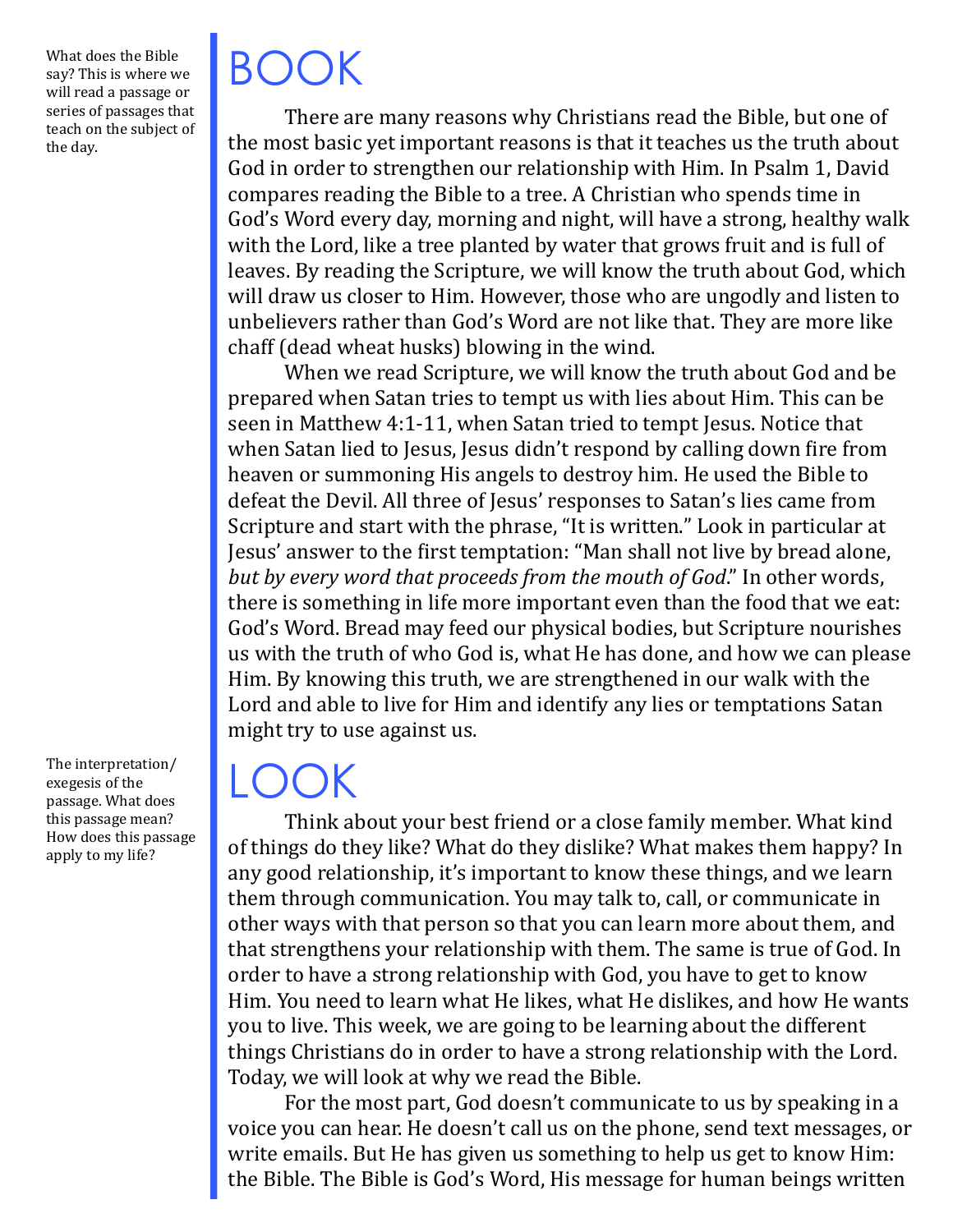## LOOK (Continued)

down so that we can read and understand it. In it, God teaches us the truth about everything we need to know, including who He is, who we are, what the world is like, what He has done, and how we should live. But the Bible is more than just a textbook with information about everything. When we read the Bible, God meets with us and reveals Himself to us. The more we read it, the more we know Him and the stronger our relationship with Him gets. Christians read God's Word so that we can know the truth and get to know God more. As a result of that, we come to love Him more and discover how God wants us to live and act.

The truth of God's Word is especially important because Satan has filled the world with lies. Just as he lied to Jesus, he lies to us about who God is and what He is like. He lies about where the world came from, what people should do, and what's right and wrong. The only sure source of truth, the only place we can go where the answers we find are always true, is God's Word. If you want to know the truth, if you want your relationship with God to be strong and healthy, like the tree planted by water in Psalm 1, then you need to be in the Word. That's more than just once a week at church. Psalm 1:2 says that on God's Word, the blessed man "meditates day and night." So if you want to grow in your walk with the Lord, the answer is simple: read God's Word. Spend time in the Scripture every day, and God will meet with you.

### TOOK

As a class, memorize Matthew 4:4.

Review the lesson by asking the kids how Jesus responded to Satan's lies. Ask why it's important for Christians to read the Bible and encourage the kids to read God's Word with their families.

**Pray:** Thank the Lord for speaking to us in His Word. Ask Him to help us grow in our knowledge of and love for Him as we read the Scripture.

**Parent Question:** Why do Christians read the Bible?

What is my response to this passage of Scripture? How should my life change according to what this passage teaches me? What are the practical things I can do throughout the week to make this true in my life?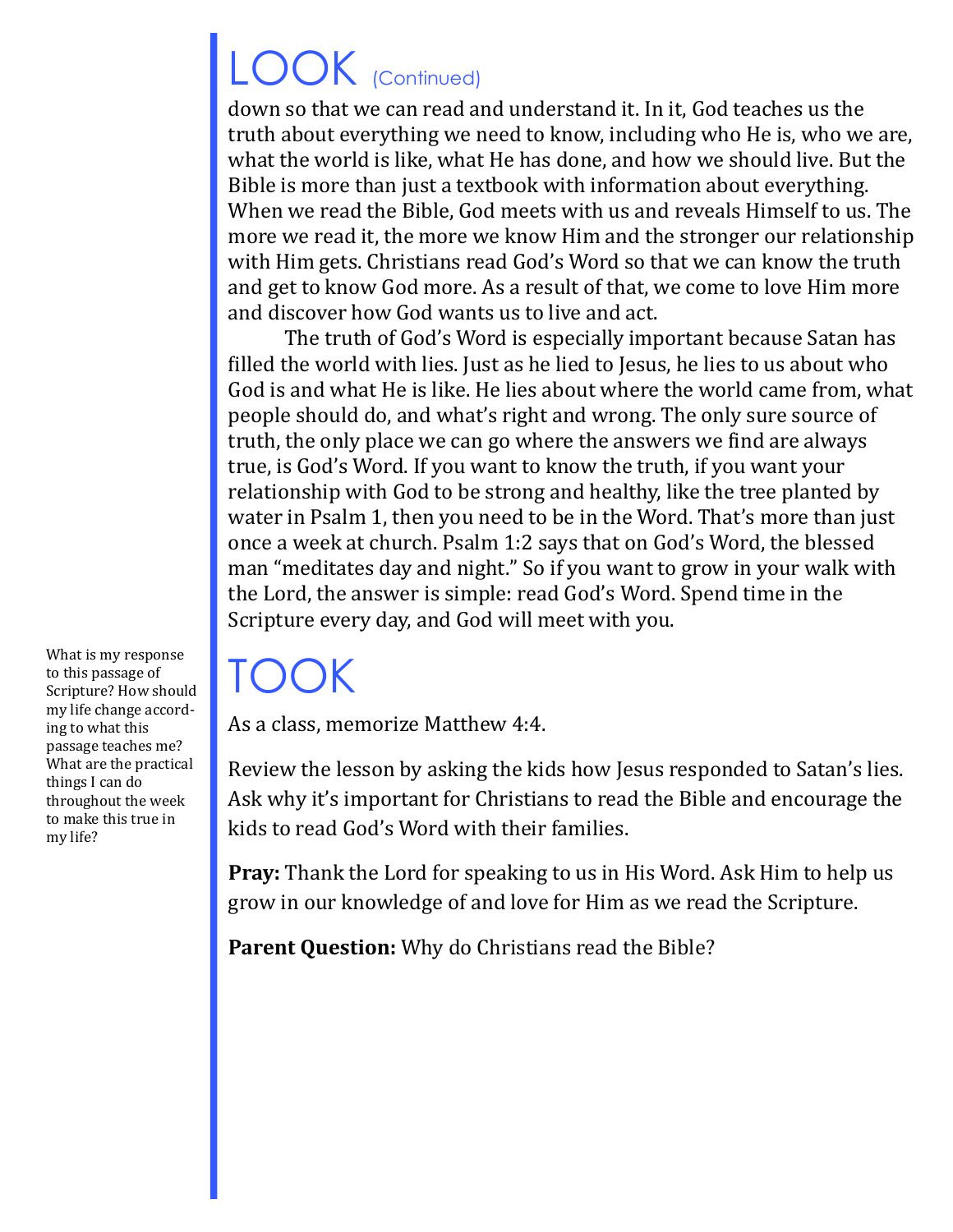### FURTHER STUDY

#### **Commentary on 1 Corinthians 12 by David Guzik**

*THE WAY OF THE RIGHTEOUS AND THE WAY OF THE UNGODLY*

A. The way of the righteous.

1. [\(Psa 1:1\)](https://www.blueletterbible.org/kjv/psalms/1/1/s_479001) What the righteous man does *not* do.

Blessed *is* the man Who walks not in the counsel of the ungodly, Nor stands in the path of sinners, Nor sits in the seat of the scornful;

a. **Blessed is the man**: **Blessed** translates the Hebrew word "*esher*," which has the idea of happiness or contentment. *Esher* comes from the Hebrew word *ashar*, which in its root means "to be straight" or "to be right." **Blessed is the man** speaks of the happiness, the blessedness, the contentment in the life of the man or woman who is right or "straight" with God. The righteous man will be a **blessed** man, a happy man.

i. "*Blessed* means supremely happy or fulfilled. In fact, in Hebrew the word is actually a plural, which denotes either a multiplicity or blessings or an intensification of them." (Boice)

ii. "It is not 'Blessed is the king, blessed is the scholar, blessed is the rich,' but, 'Blessed is the man.' This blessedness is as attainable by the poor, the forgotten and the obscure, as by those whose names figure in history, and are trumpeted by fame." (Spurgeon)

b. **Walks not … nor stands … nor sits**: The blessed man does *not* do certain things. There is a way he will *not* walk, a path he will *not* stand in, and a seat he will *not* sit in.

i. We can say these speak of *thinking*, *behaving*, and *belonging*. The righteous man and the ungodly man are different in how they *think*, how they *behave*, and to whom they *belong*.

ii. Others have also seen in this a progression of sin. "The great lesson to be learned from the whole is, sin is *progressive*; one evil propensity or act leads to another. He who acts by *bad counsel* may soon do *evil deeds*; and he who abandons himself to *evil doings* may end his life in *total apostasy* from God." (Clarke)

c. **Walks not in the counsel of the ungodly**: The ungodly have **counsel**, and the righteous man will not walk in it. With all the advice that comes to us, from so many different sources, the righteous man knows how to stay away from the **counsel of the ungodly**.

i. First, it means the righteous man knows how to *discern* the **counsel of the ungodly**. Many fail at this point. They do not even consider if **counsel** is godly or **ungodly**. They hear advice, or theories about their problems, and they find themselves agreeing or disagreeing without considering, "Is this godly or ungodly counsel."

ii. The righteous man is also discerning enough to know the **counsel of the ungodly** can come from one's own self. Our own conscience, our own mind, our own heart, can give us ungodly counsel.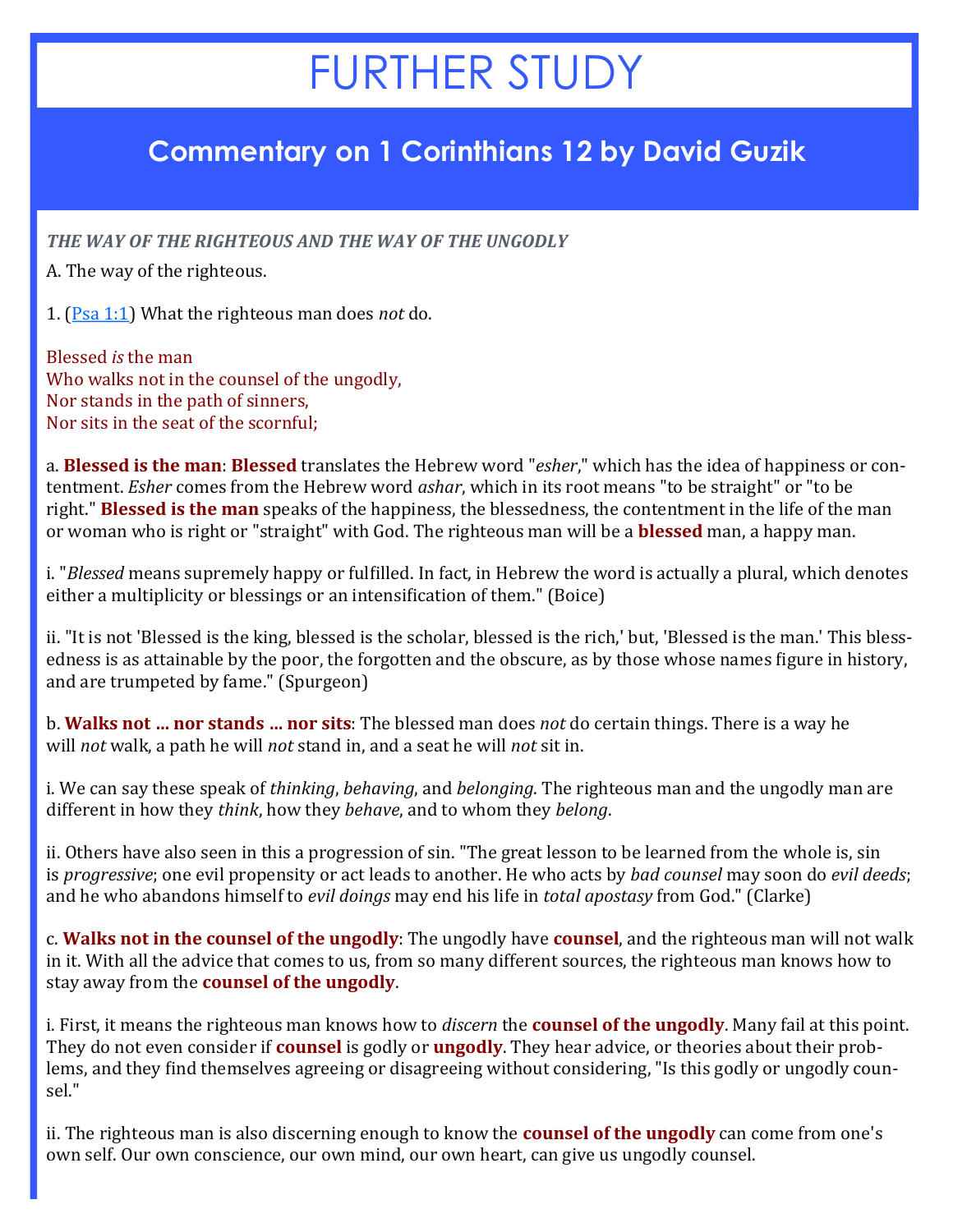iii. The righteous man knows where to find completely godly counsel: *Your testimonies also are my delight and my counselors*. [\(Psalm 119:24\)](https://www.blueletterbible.org/kjv/psalms/119/24/s_597024) God's Word is always the best counselor, and godly counselors will always bring the truth of God's Word to help someone who wants counseling.

d. **Nor stands in the path of sinners**: Sinners have a **path** where they stand, and the righteous man knows he does not belong on that path. **Path** speaks of a way, a road, a direction, and the righteous man is not traveling in the same direction as sinners.

i. The righteous man is not afraid to take a less-traveled road, because he knows it leads to blessing, happiness, and eternal life. *Enter by the narrow gate; for wide is the gate and broad is the way that leads to destruction, and there are many who go in by it*. ([Matthew 7:13\)](https://www.blueletterbible.org/kjv/matthew/7/13/s_936013)

ii. The righteous can have the confidence of [Psalm 16:11:](https://www.blueletterbible.org/kjv/psalms/16/11/s_494011) *You will show me the path of life; in Your presence is fullness of joy; at Your right hand are pleasures forevermore*. God has a path, and it is a good road to take.

e. **Nor sits in the seat of the scornful**: The scornful love to sit and criticize the people of God and the things of God. The righteous man will not sit in that **seat**!

i. When others are putting down Christians, it is easy to sit with them and criticize them. It is easy because there are many things to criticize among Christians. But it is wrong, because we are then sitting **in the seat of the scornful**.

ii. Instead, we should be proud to follow Jesus Christ. "Be out-and-out for him; unfurl your colours, never hide them, but nail them to the mast, and say to all who ridicule the saints, 'If you have any ill words for the followers of Christ, pour them out upon me … but know this - ye shall hear it whether you like it or not, - "I love Christ."'" (Spurgeon)

2. ([Psa 1:2\)](https://www.blueletterbible.org/kjv/psalms/1/2/s_479002) What the righteous man *does*.

But his delight *is* in the law of the LORD, And in His law he meditates day and night.

a. **His delight is in the law of the LORD**: Throughout the Psalms, the phrase **law of the LORD** is used to describe God's entire word, not only the "law" portion of the first five books of the Bible. The righteous man is delighted with the word of God!

i. What makes you happy? What gets you excited? This is a good way to see what is important to you. If personal pleasure is the only thing that makes you happy, then you are a selfish, self-centered person. If being with your family or friends delights you, that can be better, but it still falls short. The righteous man finds **his delight** … **in the law of the LORD**.

ii. Luther said that he could not live in paradise without the word of God, but he could live well enough in hell with it.

iii. "Man must have some delight, some supreme pleasure. His heart was never meant to be a vacuum. If not filled with the best things, it will be filled with the unworthy and disappointing." (Spurgeon)

iv. If a person delights in something, you don't have to beg them to do it or to like it. They will do it all by themselves. You can measure your **delight** for the word of God by how much you hunger for it.

b. **In His law he meditates day and night**: The righteous man *ponders* the word of God. He does not just hear it and forget it, he *thinks* about it. Christians should meditate on God's word!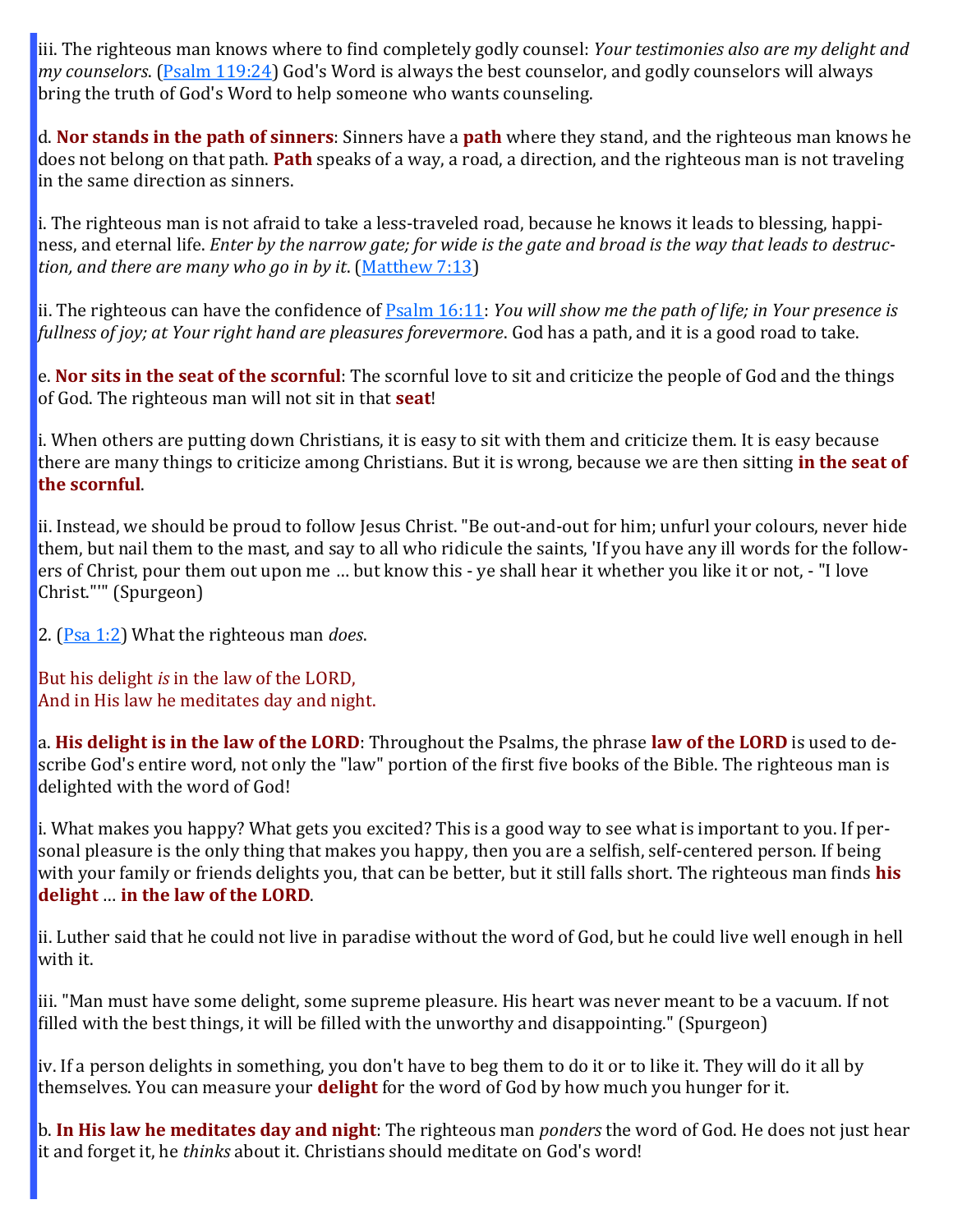i. In eastern meditation, the goal is to *empty* the mind. This is dangerous, because an empty mind may present an open invitation to deception or a demonic spirit. But in Christian meditation, the goal is to *fill* your mind with the word of God. This can be done by carefully thinking about each word and phrase, and applying it one's self and praying it back to the Lord.

ii. "Meditation chews the cud, and gets the sweetness and nutritive virtue of the Word into the heart and life: this is the way the godly bring forth much fruit." (Ashwood, cited by Spurgeon)

iii. Many lack because they only *read* and do not *meditate*. "It is not only reading that does us good; but the soul inwardly feeding an it, and digesting it. A preacher once told me that he had read the Bible through twenty times on his knees and had never found the doctrine of election there. Very likely not. It is a most uncomfortable position in which to read. If he had sat in an easy chair he would have been better able to understand it." (Spurgeon)

iv. The righteous man only has God's word on his mind two times a day: **day and night**. That about covers it all!

3.  $(Psa 1:3)$  $(Psa 1:3)$  How the righteous man is blessed.

He shall be like a tree Planted by the rivers of water, That brings forth its fruit in its season, Whose leaf also shall not wither; And whatever he does shall prosper.

a. **He shall be like a tree planted by the rivers of water**: A tree by a river has a continual source of water. It will never wither away, because it is always getting what it needs. If we are constantly needy, it may be worth examining if we are **planted by the rivers of water** or not.

i. This would also be a **tree** that is strong and stable, sinking down deep roots. The life of the righteous man is marked by strength and stability.

b. **That brings forth its fruit in its season**: The righteous man bears fruit, such as the fruit of the Spirit [\(Galatians 5:22](https://www.blueletterbible.org/kjv/galatians/5/22-23/s_1096022)-23). The fruit comes naturally from this tree, because it is **planted by the rivers of water**. It is abiding in a life-source, as Jesus spoke of bearing fruit in <u>[John 15:5](https://www.blueletterbible.org/kjv/john/15/5/s_1012005)</u> as we abide in Him. Fruit also has a **season**. Some get discouraged when they begin to walk as a righteous man, and fruit is not immediately evident. They need to wait until they bring forth **fruit in its season**.

i. "There are no barren trees in God's orchard, and yet they may have their fits of barrenness, as an apple tree sometimes hath; but they will reflourish with advantage." (Trapp)

c. **Whose leaf also shall not wither**: Brown, dead, withered leaves are signs of death and dryness. The righteous man does not have these signs of death and dryness; his "leaves" are green and alive.

d. **And whatever he does shall prosper**: It isn't that the righteous man has a "Midas Touch," and everything he does makes him rich and comfortable. But in the life of the righteous man, God brings forth something good and wonderful out of everything. Even tough circumstances bring forth something that **shall prosper**.

B. The way of the ungodly.

1. ( $P$ sa 1:4) The dangerous place of the ungodly.

The ungodly *are* not so,